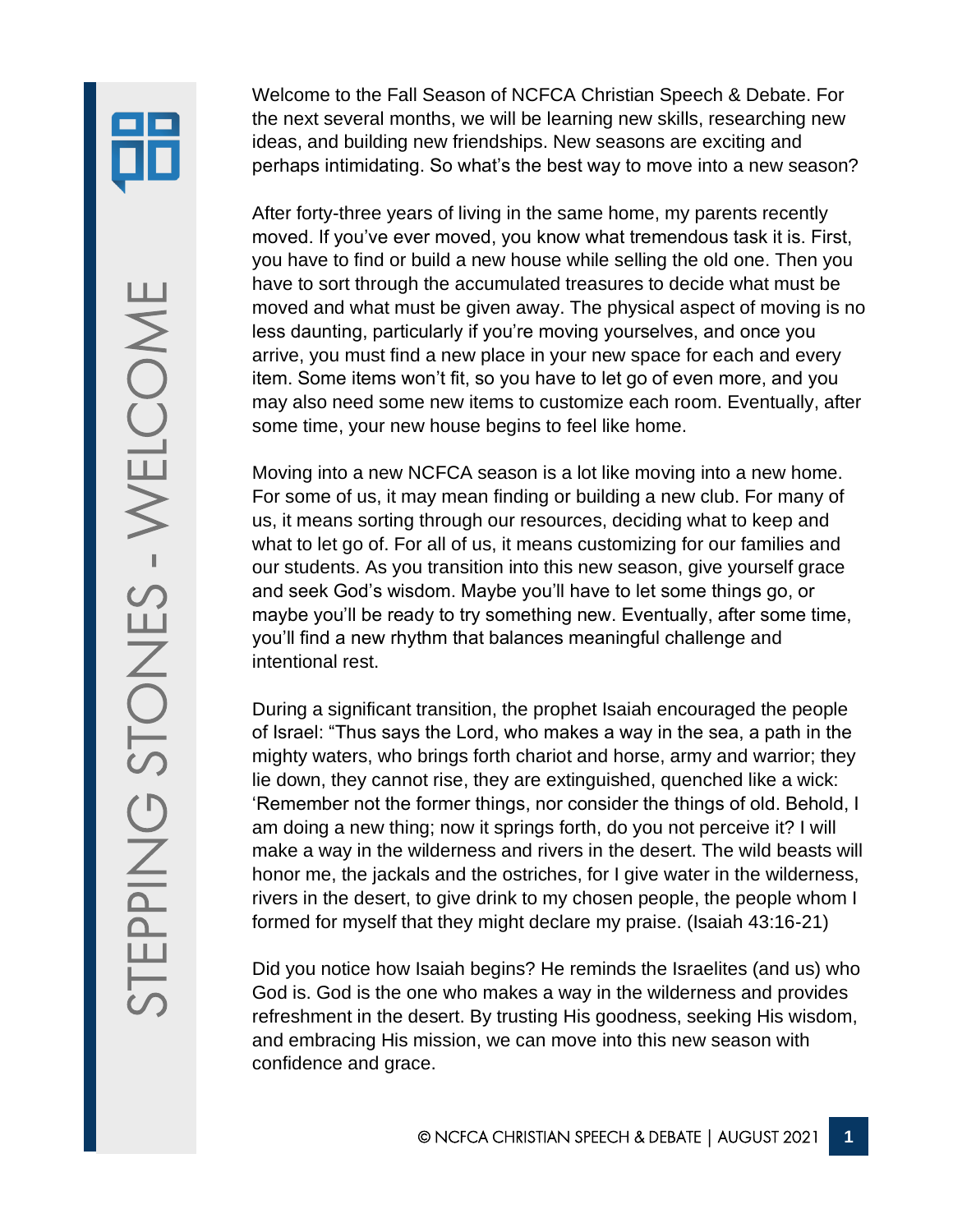

### **Want to know what's new in NCFCA?** Check out:

- Our new speech events (Biblical Presentation and After Dinner Speaking)
- Our new debate resolutions (for Policy and Value Debate)
- Our new apologetics topics (Foundation and Application)
- Our new teaching resources (Intensive Recordings and Activity Guides)

**Need help navigating?** Our weekly Stepping Stones will help you find your resources and chart your course for an extraordinary season of learning. Though you won't likely use every resource packed within its pages, you can customize your experience by choosing what works best for you. With ideas for both independent and collaborative learning, Stepping Stones is a helpful tool for students, parents, and coaches. Enjoy the first four weeks as our gift to you, and then [join NCFCA](https://ncfca.org/join-the-league/) to receive the rest.

**Have questions or need prayer?** Please feel free to contact us at [Office@NCFCA.org.](mailto:Office@NCFCA.org) It is our privilege and pleasure to partner with you.

Friends, it's time to move into this new season, and we are excited to challenge and equip you that you might declare His praise!

In His Grace,

Toy Jop

NCFCA Director of Education [AmyJoyTofte@NCFCA.org](mailto:AmyJoyTofte@NCFCA.org)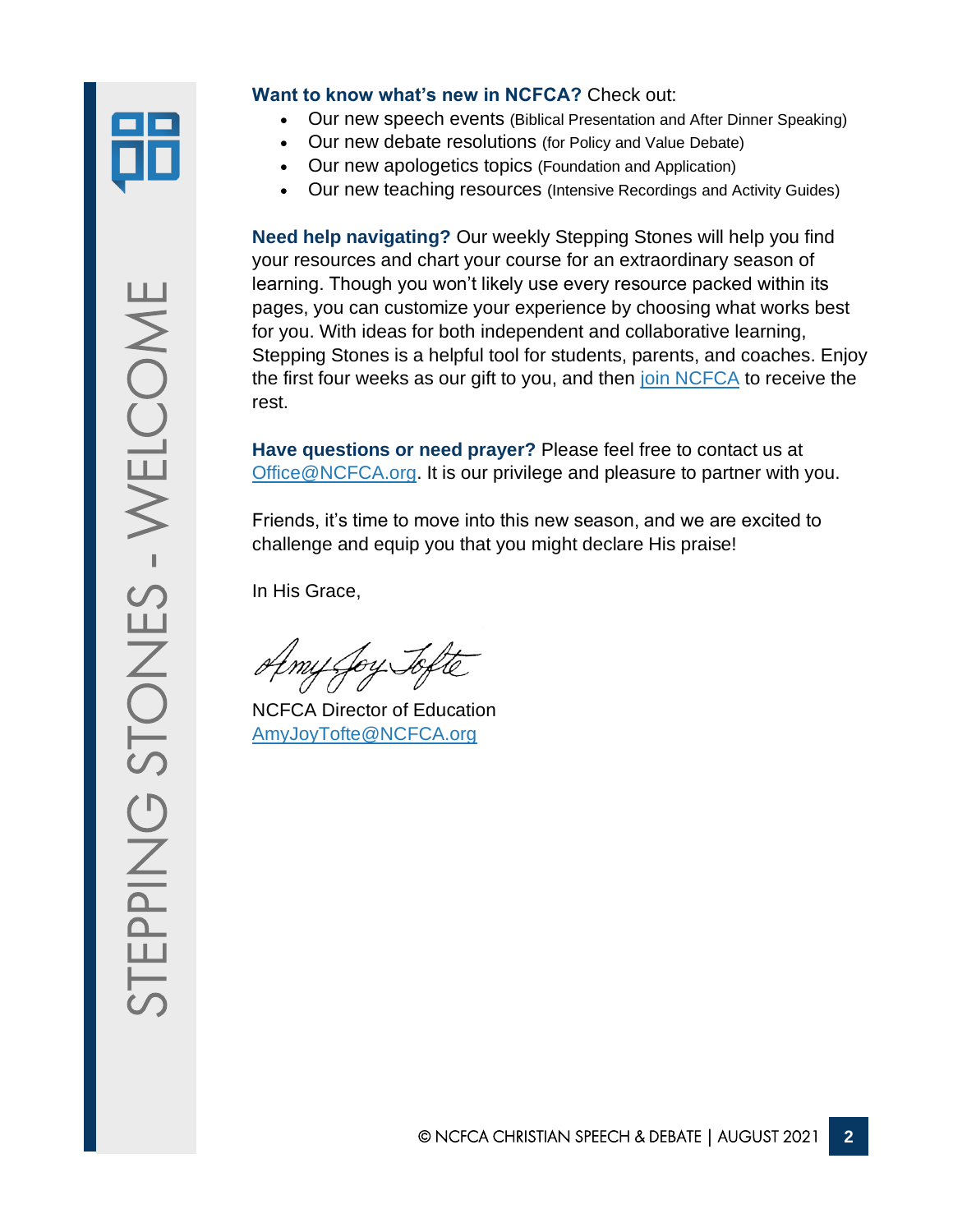

## Apologetics

#### NCFCA (found in the NCFCA Resource Library and linked here for convenience)

- NCFCA Apologetics Intensive Recordings & Participant Guide (Student & Club Packages available; Visit your NCFCA dashboard and choose NCFCA Shop)
- [NCFCA Comprehensive Guide to Speech Apologetics Modules A-D](https://ncfca.org/shop/) (Use updated NCFCA Topics)
- [NCFCA Speech Guide 2022](https://firebasestorage.googleapis.com/v0/b/ncfca-website.appspot.com/o/resources%2F1630417172523_2022%20Speech%20Guide%20Updated%20Aug%2030%202021.pdf?alt=media&token=d539282e-75b5-4f57-bc30-b170b42aa6fe) (Contains speech event descriptions, rules, ballots, and apologetics topics)

### **Parents**

- *The Disciple-Making Parent* by Chap Bettis
- *Family Driven Faith* by Voddie Bacham Jr.
- *Expository Apologetics: Answering Objections with the Power of the Word* by Voddie Bacham Jr.
- *So the Next Generation Will Know: Preparing Young Christians for a Challenging World* by Sean McDowell and J. Warner Wallace
- *Mama Bear Apologetics* by Hillary Morgan Ferrer
- *Talking with Your Kids about God* by Natasha Crain
- *Talking with Your Kids about Jesus* by Natasha Crain
- *Training Hearts Teaching Minds* by Starr Meade

### **Students**

- *Systematic Theology* by Wayne Grudem
- *Concise Theology* by J.I. Packer
- *Foundations of the Christian Faith* by James Montgomery Boice
- *Know What you Believe, Know Who You Believe, and Know Why You Believe* by Paul E. Little
- *Mere Christianity* by C.S. Lewis
- [Got Questions](https://www.gotquestions.org/) (https://www.gotquestions.org)
- *Apologetics for a New Generation*, edited by Sean McDowell
- *Fearless Apologetics* by Chap Bettis (Use with updated NCFCA Topics)
- *Narrative Apologetics: Sharing the Relevance, Joy, & Wonder of the Christian Faith* by Alister McGrath
- *Tactics: A Game Plan for Discussing Your Christian Convictions* by Gregory Koukl
- *Changing the Conversation* by Brandon J. Booth

#### **Ministries**

- [Worldview Academy](https://worldview.org/) offers leadership camps and resources that challenge students (ages 13+) to consider worldviews, apologetics, & servant leadership.
- [Summit Ministries](https://www.summit.org/) offers conferences and curriculum that challenge students (ages 16-25) to think deeper about their personal faith and convictions.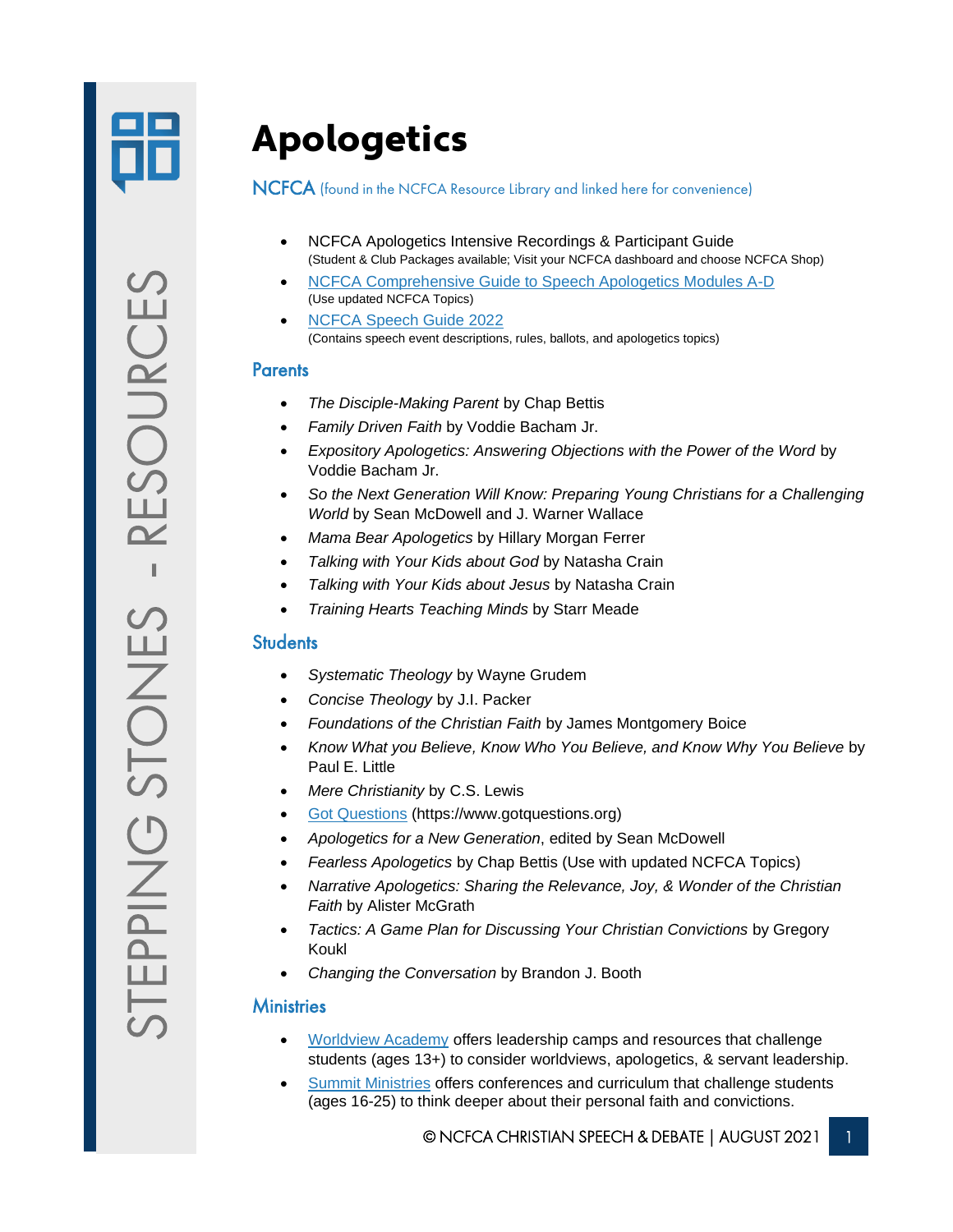

### Additional Doctrine Resources

### **What is the Word of God?**

- *Know What You Believe* (Ch 1)
- *Know Who You Believe* (Ch 8)
- *Know Why You Believe* (Ch 5-7) by Paul E. Little
- *More than a Carpenter* by Josh McDowell (Chapter 4)
- [How the Biblical Canon Was Formed](/Users/amyjoytofte/NCFCA%20Dropbox/Education/2021%20Stepping%20Stones/How%20the%20Biblical%20Canon%20Was%20Formed) by Museum of the Bible

### **Who is God?**

- *Know What You Believe* by Paul E. Little (Chapters 2 & 6)
- *Know Why You Believe* by Paul Little (Chapter 2)
- *Knowing God* by J.I. Packer
- *The Knowledge of the Holy* by A.W. Tozer
- [The Attributes of God](https://chapellibrary.org:8443/pdf/books/aogo.pdf) by A.W. Pink

### **Who is man?**

• *Know What You Believe* by Paul E. Little (Chapter 5)

### **Who is Jesus?**

- *Know What You Believe* by Paul E. Little (Chapter 4)
- *Know Who You Believe* by Paul E. Little
- *More than a Carpenter* by Josh & Sean McDowell

### **How we are we saved?**

• *Know What You Believe* by Paul E. Little (Chapter 7)

### **How should we live?**

• *Know What You Believe* by Paul E. Little (Chapter 9)

### Additional Application Resources

- *Know Why You Believe* by Paul E. Little
- *One Minute Answers to Skeptics: Concise Responses to the Top 50 Questions & Objections* by Charlie Campbell
- *Everyday Apologetics*, edited by Paul Chamberlain and Chris Price
- *Thinking? Answering Life's Five Biggest Questions* by Andy Steiger

### Video Resources

- Apologetics by William Lane Craig (available on Right Now Media)
- Tough Questions by Ray Comfort (available on Right Now Media)
- [One Minute Apologist](http://youtube.com/user/oneminuteapologist) [\(youtube.com/user/oneminuteapologist\)](http://youtube.com/user/oneminuteapologist)
- [Doing Apologetics in an Anti-Apologetics Age](https://youtu.be/t91z67hvFvw) by Voddie Baucham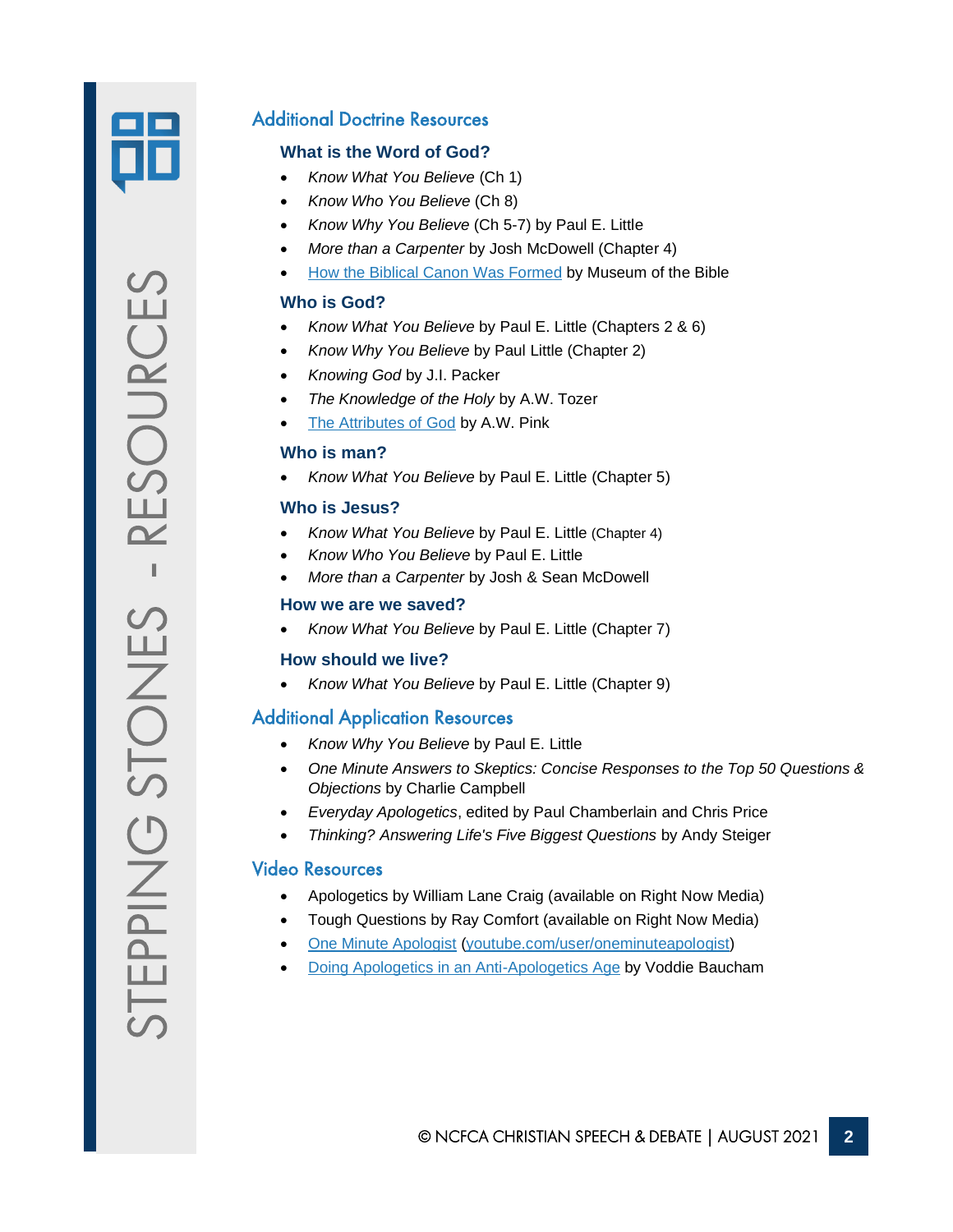

## **Platform Speech**

- NCFCA Platform Speech Intensive Recordings & Participant Guide (Student & Club Packages available; Visit your NCFCA dashboard and choose NCFCA Shop)
- [NCFCA Comprehensive Guide to Speech Platform Modules A-D](https://ncfca.org/shop/) (Use updated NCFCA Topics from the Speech Guide 2022)
- [NCFCA Speech Guide 2022](https://firebasestorage.googleapis.com/v0/b/ncfca-website.appspot.com/o/resources%2F1630417172523_2022%20Speech%20Guide%20Updated%20Aug%2030%202021.pdf?alt=media&token=d539282e-75b5-4f57-bc30-b170b42aa6fe) (Contains speech event descriptions, rules, ballots, and apologetics topics)

### Interpretation Speech

- NCFCA Interpretation Speech Intensive Recordings & Participant Guide (Student & Club Packages available; Visit your NCFCA dashboard and choose NCFCA Shop)
- [NCFCA Comprehensive Guide to Speech Interpretation Modules A-D](https://ncfca.org/shop/) (Use updated NCFCA Topics from the Speech Guide 2022)
- [NCFCA Speech Guide 2022](https://firebasestorage.googleapis.com/v0/b/ncfca-website.appspot.com/o/resources%2F1630417172523_2022%20Speech%20Guide%20Updated%20Aug%2030%202021.pdf?alt=media&token=d539282e-75b5-4f57-bc30-b170b42aa6fe) (Contains speech event descriptions, rules, ballots, and apologetics topics)

## **Limited Preparation Speech**

- NCFCA Apologetics Speech Intensive Recordings & Participant Guide (Student & Club Packages available; Visit your NCFCA dashboard and choose NCFCA Shop)
- NCFCA Extemporaneous Speech Intensive Recordings & Participant Guide (Student & Club Packages available; Visit your NCFCA dashboard and choose NCFCA Shop)
- [NCFCA Comprehensive Guide to Speech Limited Prep Modules A-D](https://ncfca.org/shop/) (Use updated NCFCA Topics from the Speech Guide 2022)
- [NCFCA Speech Guide 2022](https://firebasestorage.googleapis.com/v0/b/ncfca-website.appspot.com/o/resources%2F1630417172523_2022%20Speech%20Guide%20Updated%20Aug%2030%202021.pdf?alt=media&token=d539282e-75b5-4f57-bc30-b170b42aa6fe) (Contains speech event descriptions, rules, ballots, and apologetics topics)

## Policy Debate

- NCFCA Policy Debate Intensive Recordings & Participant Guide (Student & Club Packages available; Visit your NCFCA dashboard and choose NCFCA Shop)
- **[NCFCA Comprehensive Guide to Policy Debate](https://ncfca.org/shop/)** (Use updated NCFCA Policy Resolution from the Debate Guide 2022)
- [NCFCA Debate Guide 2022](https://firebasestorage.googleapis.com/v0/b/ncfca-website.appspot.com/o/resources%2F1627935118212_Debate%20Guide%202022%20(Consolidated%20LD%2C%20TP%2C%20and%20Moot%20Court%20Rules).pdf?alt=media&token=66f63825-914e-41e7-9217-a4d55021f8af) (Contains debate event descriptions, rules, evidence citation guidelines, and ballots)
- NCFCA Policy Debate Ballot (coming soon)
- [NCFCA Policy Debate Flowsheet \(letter size\)](https://firebasestorage.googleapis.com/v0/b/ncfca-website.appspot.com/o/resources%2F1629378781092_Team%20Policy%20Flow%20Sheet%20Letter-Sized%202022.pdf?alt=media&token=9d2b5cf5-7b86-43e9-9b5d-ed92033cdda7)
- **[NCFCA Policy Resolution White Paper](https://firebasestorage.googleapis.com/v0/b/ncfca-website.appspot.com/o/resources%2F1618254221562_2022%20NCFCA%20Proposed%20Policy%20Resolution%20%231%20White%20Paper.pdf?alt=media&token=d3838ed7-7800-4c93-bf98-ea446988c015)**
- [NCFCA Policy AFF Case](https://firebasestorage.googleapis.com/v0/b/ncfca-website.appspot.com/o/resources%2F1628343214303_2022%20Policy%20AFF%20Case.pdf?alt=media&token=2b2e9094-deba-4588-b001-4bc512e55372)
- **[NCFCA Policy AFF Backup](https://firebasestorage.googleapis.com/v0/b/ncfca-website.appspot.com/o/resources%2F1628343211675_2022%20Policy%20AFF%20Backup.pdf?alt=media&token=e9e3a02f-4b52-4b98-b06c-eedb39b4414d)**
- **[NCFCA Policy NEG Brief](https://firebasestorage.googleapis.com/v0/b/ncfca-website.appspot.com/o/resources%2F1628343219621_2022%20Policy%20NEG%20Brief.pdf?alt=media&token=6556e6b9-86b7-43f1-b931-4ee9a970bd63)**
- **[NCFCA Policy Exhibition Round](https://vimeo.com/575886921/f695f276b6)**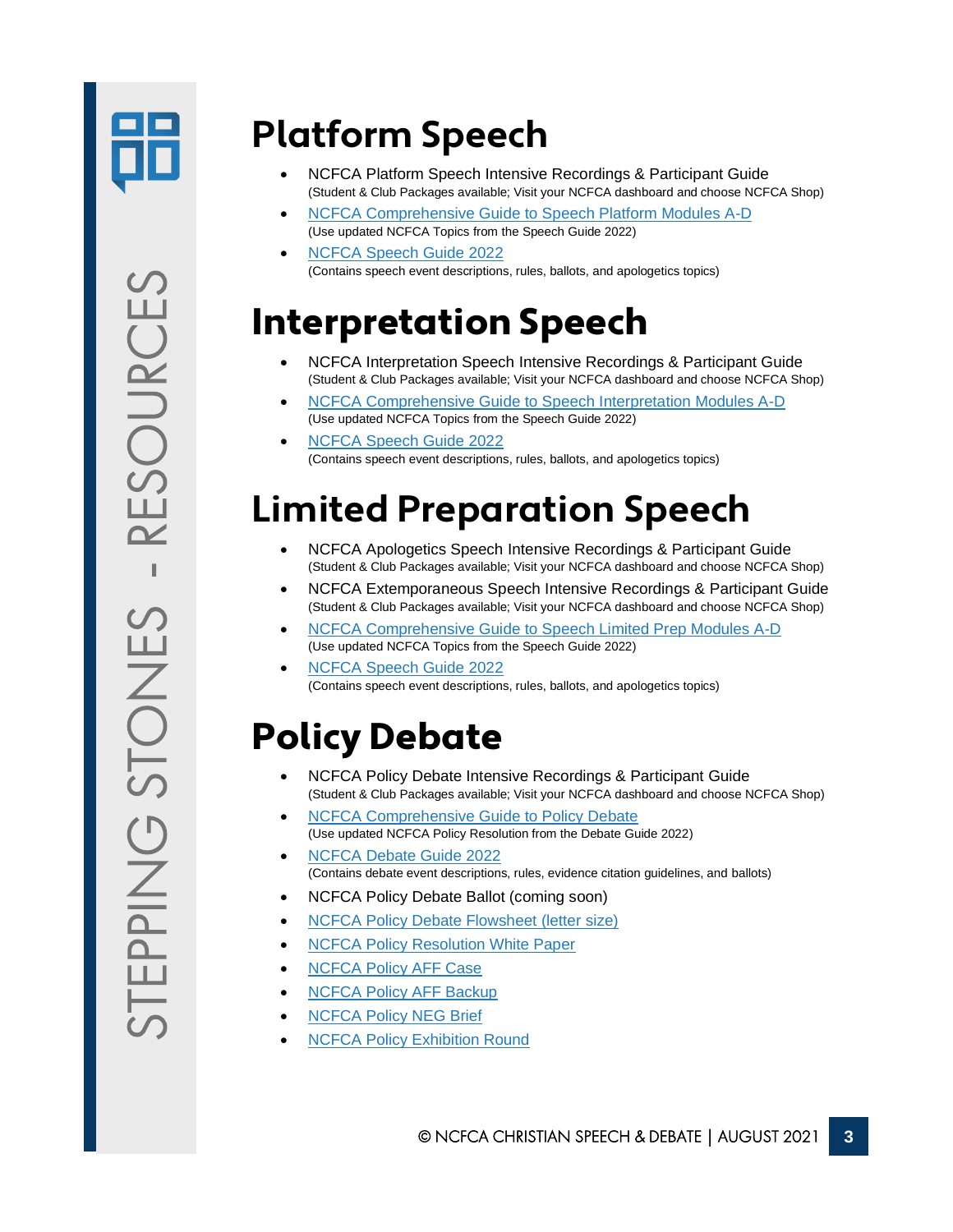

### Value Debate

- NCFCA Value Debate Intensive Recordings & Participant Guide (Student & Club Packages available; Visit your NCFCA dashboard and choose NCFCA Shop)
- [NCFCA Comprehensive Guide to Value Debate](https://ncfca.org/shop/) (Use updated NCFCA Policy Resolution from the Debate Guide 2022)
- [NCFCA Debate Guide 2022](https://firebasestorage.googleapis.com/v0/b/ncfca-website.appspot.com/o/resources%2F1627935118212_Debate%20Guide%202022%20(Consolidated%20LD%2C%20TP%2C%20and%20Moot%20Court%20Rules).pdf?alt=media&token=66f63825-914e-41e7-9217-a4d55021f8af) (Contains debate event descriptions, rules, evidence citation guidelines, and ballots)
- NCFCA Value Debate Ballot (coming soon)
- [NCFCA Value Debate Flowsheet \(letter size\)](https://firebasestorage.googleapis.com/v0/b/ncfca-website.appspot.com/o/resources%2F1629378781091_Lincoln-Douglas%20Flow%20Sheet%20Letter-Sized%202022.pdf?alt=media&token=e5c8560c-cdd0-41fe-94a2-2238ede50744)
- [NCFCA Value Resolution White Paper](https://firebasestorage.googleapis.com/v0/b/ncfca-website.appspot.com/o/resources%2F1618254368857_2022%20NCFCA%20Proposed%20Value%20Resolution%20%232%20White%20Paper.pdf?alt=media&token=a5c0fd0e-8b00-4aca-8cc9-1dd9239fc24a)
- [NCFCA Value AFF Case](https://firebasestorage.googleapis.com/v0/b/ncfca-website.appspot.com/o/resources%2F1628343279926_2022%20Value%20AFF%20Case.pdf?alt=media&token=8cb01dbb-227e-47be-9db8-fb260476f5ca)
- [NCFCA Value AFF Backup](https://firebasestorage.googleapis.com/v0/b/ncfca-website.appspot.com/o/resources%2F1628343276093_2022%20Value%20AFF%20Backup.pdf?alt=media&token=69155bd5-2a6d-4e3e-b3ad-f07441ed9968)
- [NCFCA Value NEG Case](https://firebasestorage.googleapis.com/v0/b/ncfca-website.appspot.com/o/resources%2F1628343284711_2022%20Value%20NEG%20Case.pdf?alt=media&token=28fd7b24-08d6-4479-964e-6de2a5b01195)
- [NCFCA Value NEG Backup](https://firebasestorage.googleapis.com/v0/b/ncfca-website.appspot.com/o/resources%2F1628343282185_2022%20Value%20NEG%20Backup.pdf?alt=media&token=f5619a37-3560-413c-8f9a-c4f412cf595d)
- **[NCFCA Value Exhibition Round](https://vimeo.com/576055891/f63d3b6dee)**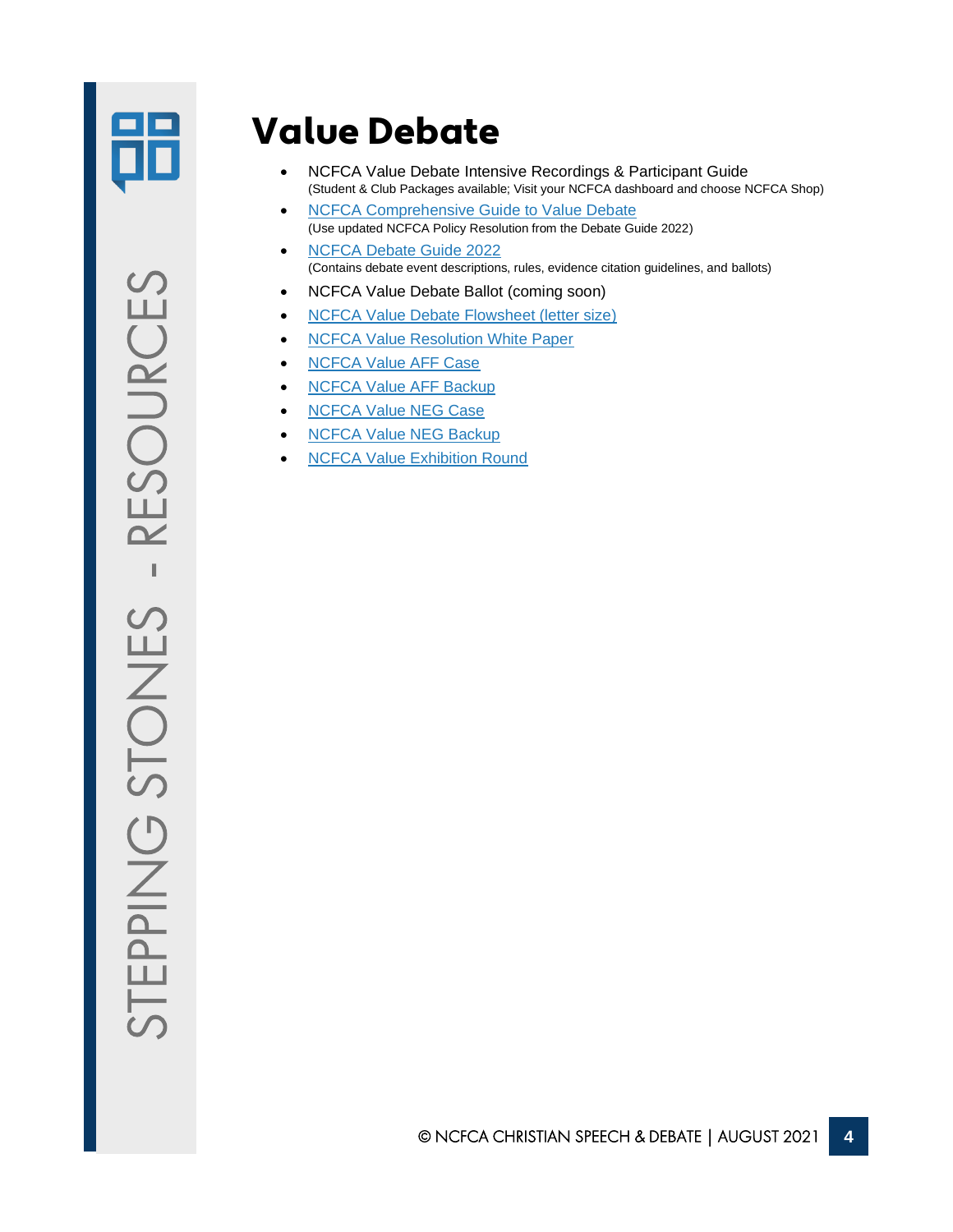

# **Apologetics**

### Independent Learning

|              | <b>DISCOVER</b> Apologetics<br>• Why should ambassadors for Christ prepare to defend the faith?<br>Is Apologetics an event or a lifestyle?<br>$\bullet$<br>• How can we discover and apply a biblical worldview?<br>• What do you notice about the new Apologetics Topics in<br>Appendix B?<br>The Word of God<br>What is the purpose of Scripture?<br>What is the biblical canon?<br>$\bullet$<br>What is inerrancy? What is divine inspiration?<br>$\bullet$ |
|--------------|----------------------------------------------------------------------------------------------------------------------------------------------------------------------------------------------------------------------------------------------------------------------------------------------------------------------------------------------------------------------------------------------------------------------------------------------------------------|
| <b>WATCH</b> | <b>NCFCA Apologetics Intensive Session 1: Laying the Foundation</b><br>(Student Package, Log in to NCFCA.org, Visit the NCFCA Shop)                                                                                                                                                                                                                                                                                                                            |
| <b>READ</b>  | <b>NCFCA Comprehensive Guide to Speech, Apol Module A</b><br><b>NCFCA Speech Guide 2022</b> (APOL rules, ballots, and topics)                                                                                                                                                                                                                                                                                                                                  |
| <b>READ</b>  | Day 1 - Deuteronomy 31:9-13<br>Who should read the Word of God? Why?                                                                                                                                                                                                                                                                                                                                                                                           |
|              | Day 2 - 2 Timothy 3:16-17<br>Who inspired Scripture? Why is it useful?                                                                                                                                                                                                                                                                                                                                                                                         |
|              | Day 3 - 2 Peter 1:20-21<br>Was Scripture authored by men or by God? Does it matter?                                                                                                                                                                                                                                                                                                                                                                            |
|              | Day 4 - Deuteronomy 4:2, Revelation 22:19<br>Why can't we just pick the parts we like best or add what we<br>feel is missing?                                                                                                                                                                                                                                                                                                                                  |
|              | Day 5 - Proverbs 30:5, Psalm 119:160<br>Can we trust the Scriptures? Why?                                                                                                                                                                                                                                                                                                                                                                                      |
|              | Day 6 - John 17:17<br>What did Jesus say about the Scriptures?                                                                                                                                                                                                                                                                                                                                                                                                 |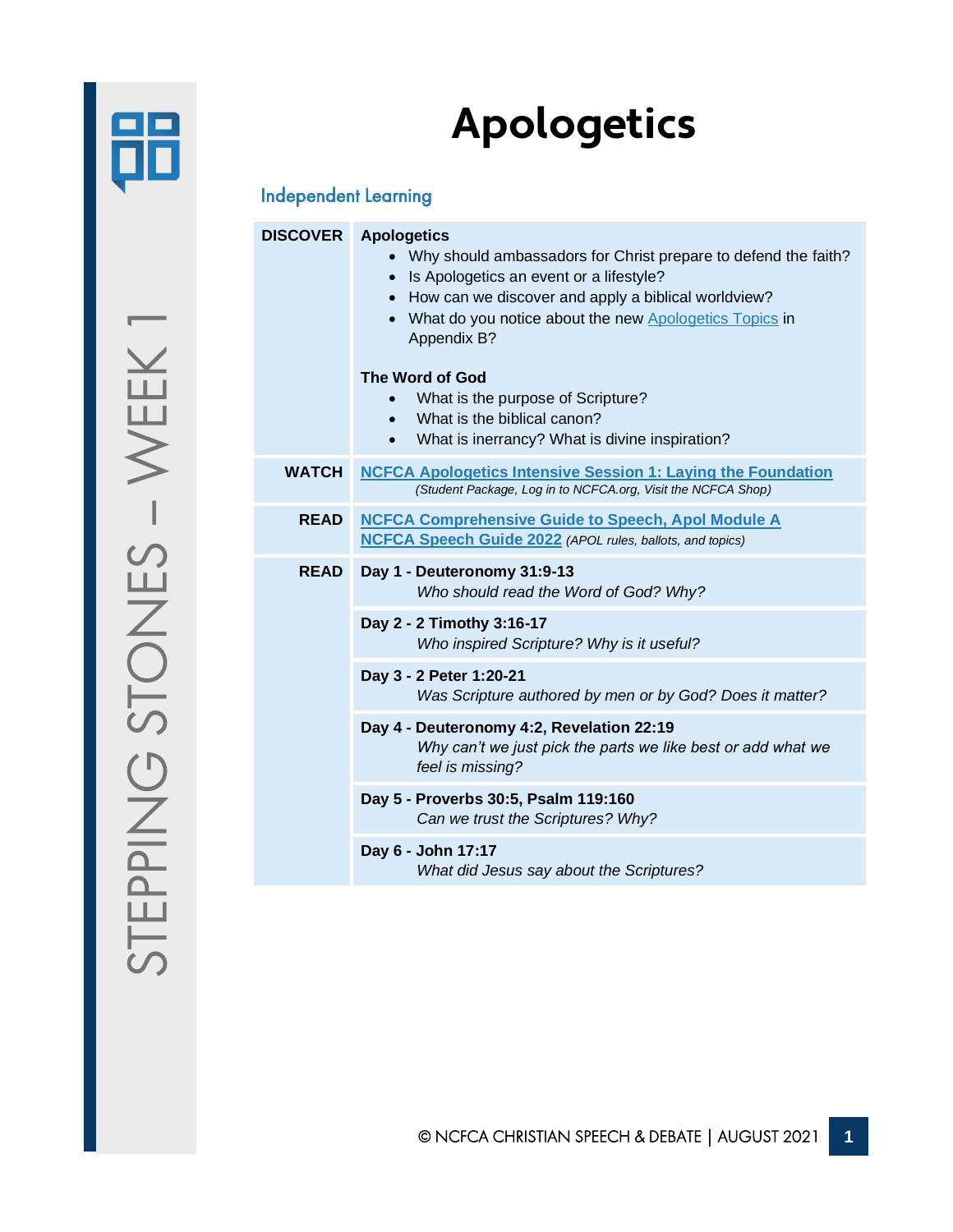

|                                                                                                                                                            | <b>Collaborative Learning</b>                                                                                                                    |                                                                                                                                              |                                                                             |
|------------------------------------------------------------------------------------------------------------------------------------------------------------|--------------------------------------------------------------------------------------------------------------------------------------------------|----------------------------------------------------------------------------------------------------------------------------------------------|-----------------------------------------------------------------------------|
|                                                                                                                                                            | <b>WARM-UP</b>                                                                                                                                   | <b>Sword Drills</b>                                                                                                                          |                                                                             |
|                                                                                                                                                            | <b>WATCH</b><br><b>NCFCA Apologetics Intensive Session 1: Laying the Foundation</b><br>(Club Package, Log in to NCFCA.org, Visit the NCFCA Shop) |                                                                                                                                              |                                                                             |
|                                                                                                                                                            | <b>DISCUSS</b>                                                                                                                                   | Apologetics and The Word of God (See questions above.)                                                                                       |                                                                             |
|                                                                                                                                                            | <b>PRACTICE</b>                                                                                                                                  | Apol Intensive Activities (p. 9)<br>• 1A: Let's Get Acquainted<br>• 1B: Think-Read-Understand $(p. 13)$<br>Use the topics studied this week. | <b>Apol Module A Activities</b><br>• Worldview Comparison Chart<br>(p. 202) |
| <b>PREVIEW</b><br><b>Week 2 Assignments</b><br>• Add ideas from community to your cards<br>• Watch Apologetics Intensive Session 2: Understanding the Word |                                                                                                                                                  |                                                                                                                                              |                                                                             |

- Read Comprehensive Guide to Speech, APOL Mod. B (pp. 205-213)
- Study the Word daily
- Prepare cards for topics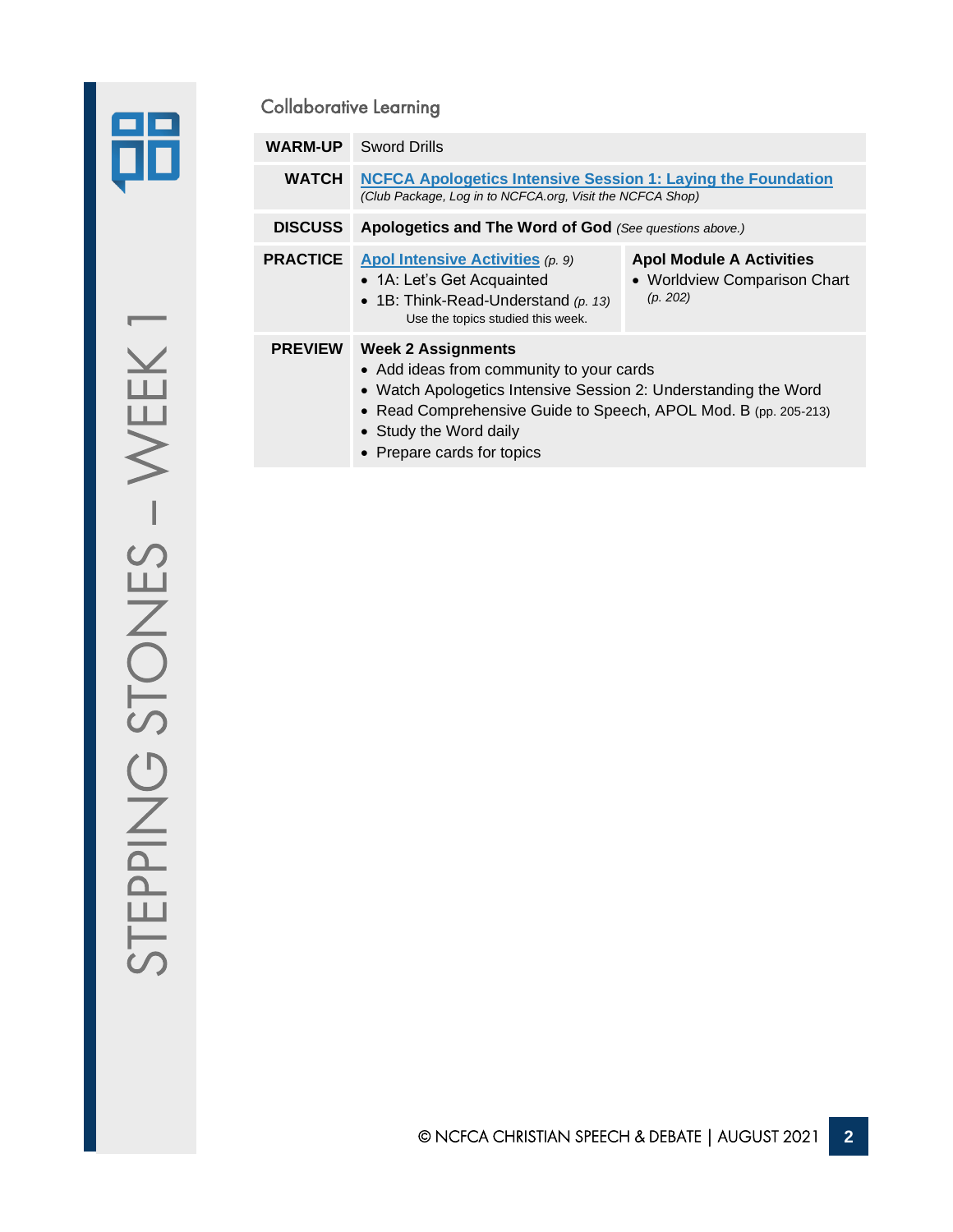

# **Platform Speech**

### Independent Learning

| <b>DISCOVER</b> | The Foundation of Platform Speech<br>• Why should ambassadors for Christ be prepared to speak?<br>• What is a platform speech?<br>• How can we discover effective platform speech topics?                                                                                               |
|-----------------|-----------------------------------------------------------------------------------------------------------------------------------------------------------------------------------------------------------------------------------------------------------------------------------------|
| <b>WATCH</b>    | <b>NCFCA Platform Speech Intensive Session 1: Laying the</b><br><b>Foundation</b> (Student Package, Log in to NCFCA org, Visit the NCFCA Shop)                                                                                                                                          |
| <b>READ</b>     | <b>NCFCA Comprehensive Guide to Speech</b><br>• Platform Module A: Selecting Your Topic, pp. 85-92 (Passive Research)<br><b>NCFCA Speech Guide 2022</b> (Event rules, ballots, and topics)<br>• Learn about After Dinner Speaking, Digital Presentation, Informative,<br>and Persuasive |
|                 | <b>PREPARE</b> Your own speech topics (Invention)<br>• What has God been teaching me?<br>• What do I enjoy?<br>• What causes am I passionate about?                                                                                                                                     |

### Collaborative Learning

| <b>WARM-UP</b>  | Ice breaker or speech game                                                                                                                                                                                                                        |                                                           |
|-----------------|---------------------------------------------------------------------------------------------------------------------------------------------------------------------------------------------------------------------------------------------------|-----------------------------------------------------------|
| <b>WATCH</b>    | <b>NCFCA Platform Speech Intensive Session 1: Laying the</b><br><b>Foundation</b> (Club Package, Log in to NCFCA.org, Visit the NCFCA Shop)                                                                                                       |                                                           |
| <b>DISCUSS</b>  | <b>Platform Speech</b> (See questions above.)                                                                                                                                                                                                     |                                                           |
| <b>PRACTICE</b> | <b>Platform Intensive Activities</b><br>• 1A: Let's Get Acquainted<br>• 1B: Put on Your Thinking Cap                                                                                                                                              | <b>Platform Module A Activities</b><br>• Passive Research |
| <b>DISCUSS</b>  | <b>Speech Topics</b> (See questions above.)                                                                                                                                                                                                       |                                                           |
| <b>PREVIEW</b>  | <b>Week 2 Assignments: Broad Research</b><br>• Watch the <b>Platform Speech Intensive Session 2: Narrowing the Field</b><br>• Read the Comprehensive Guide, Platform Mod. A<br>$O_{2}$ and also Dusin Division $\ell$ are and Mind Man $\ell$ and |                                                           |

• Complete: Brain Dump *(p. 97)* and Mind Map *(p. 99)*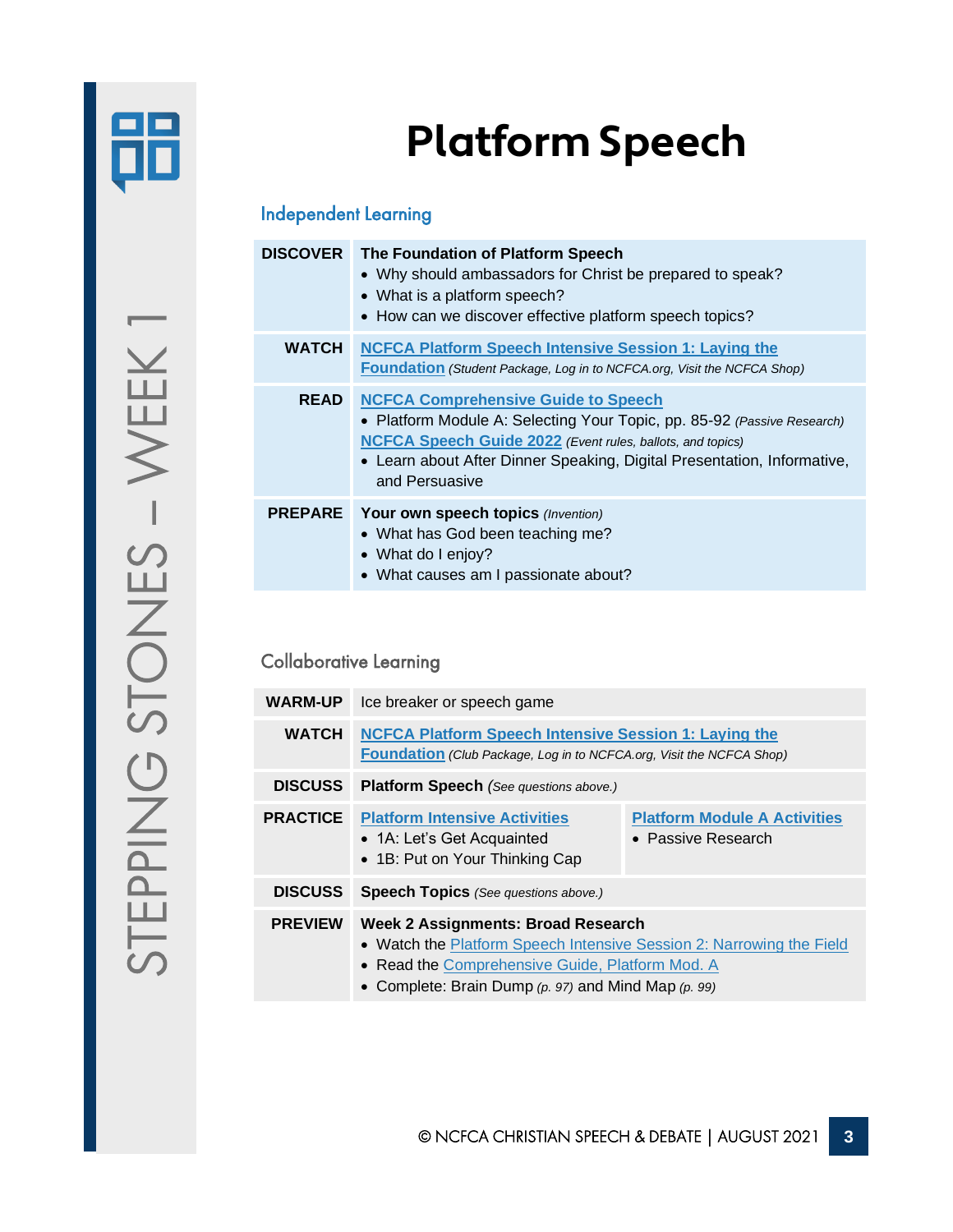

# **Interpretation Speech**

### Independent Learning

| <b>DISCOVER</b> | <b>Interpretation Speech and Quality Literature</b><br>• Why should ambassadors for Christ bring stories to life?<br>• What is an interpretation speech?<br>• What are the different types of interp speeches?<br>• What makes a story good? How can we find the best stories to<br>share? |
|-----------------|--------------------------------------------------------------------------------------------------------------------------------------------------------------------------------------------------------------------------------------------------------------------------------------------|
| <b>WATCH</b>    | <b>NCFCA Interp Speech Intensive Session 1: Searching for Treasure</b><br>(Student Package, Log in to NCFCA.org, Visit the NCFCA Shop)                                                                                                                                                     |
| <b>READ</b>     | <b>NCFCA Comprehensive Guide to Speech</b><br>• NCFCA Interp Module A: Selecting Quality Literature<br>• Review the NCFCA Speech Guide 2022 for current events, rules, and<br>ballots.                                                                                                     |
| <b>PREPARE</b>  | Your own speech by brainstorming stories (Invention)<br>• What are my favorite childhood stories?<br>• Which stories caused me to think differently?<br>• Which stories share messages that impact me?<br>• Would they resonate with others?                                               |

### **Collaborative Learning**

| <b>WARM-UP</b>  | Ice breaker or speech game                                                                                                                                                                                                                             |                                                                                                           |
|-----------------|--------------------------------------------------------------------------------------------------------------------------------------------------------------------------------------------------------------------------------------------------------|-----------------------------------------------------------------------------------------------------------|
| <b>WATCH</b>    | <b>NCFCA Interp Speech Intensive Session 1: Laying the Foundation</b><br>(Club Package, Log in to NCFCA.org, Visit the NCFCA Shop)                                                                                                                     |                                                                                                           |
| <b>DISCUSS</b>  | <b>Interp Speech and Quality Literature</b> (See questions above.)                                                                                                                                                                                     |                                                                                                           |
| <b>PRACTICE</b> | <b>Interp Intensive Activities</b><br>• 1A: Let's Get Acquainted $(p. 9)$<br>• 1B: Finding My Favorites $(p. 13)$<br>• 1C: Finding the One (pp. $14-15$ )                                                                                              | <b>Interp Module A Activities</b><br>• Congruency $(p. 37)$<br>• Plot $(p. 39)$<br>• Characters $(p. 41)$ |
| <b>DISCUSS</b>  | <b>Interps and Quality Literature (See questions above.)</b>                                                                                                                                                                                           |                                                                                                           |
| <b>PREVIEW</b>  | <b>Week 2 Assignments: Broad Research</b><br>• Week 2 Assignments<br>$\bullet$ Finish work from this session<br>• Watch Interp Speech Intensive Session 2: Choosing Your Scenes<br>• Read The Comprehensive Guide to Speech, Interp Mod. B (pp. 45-46) |                                                                                                           |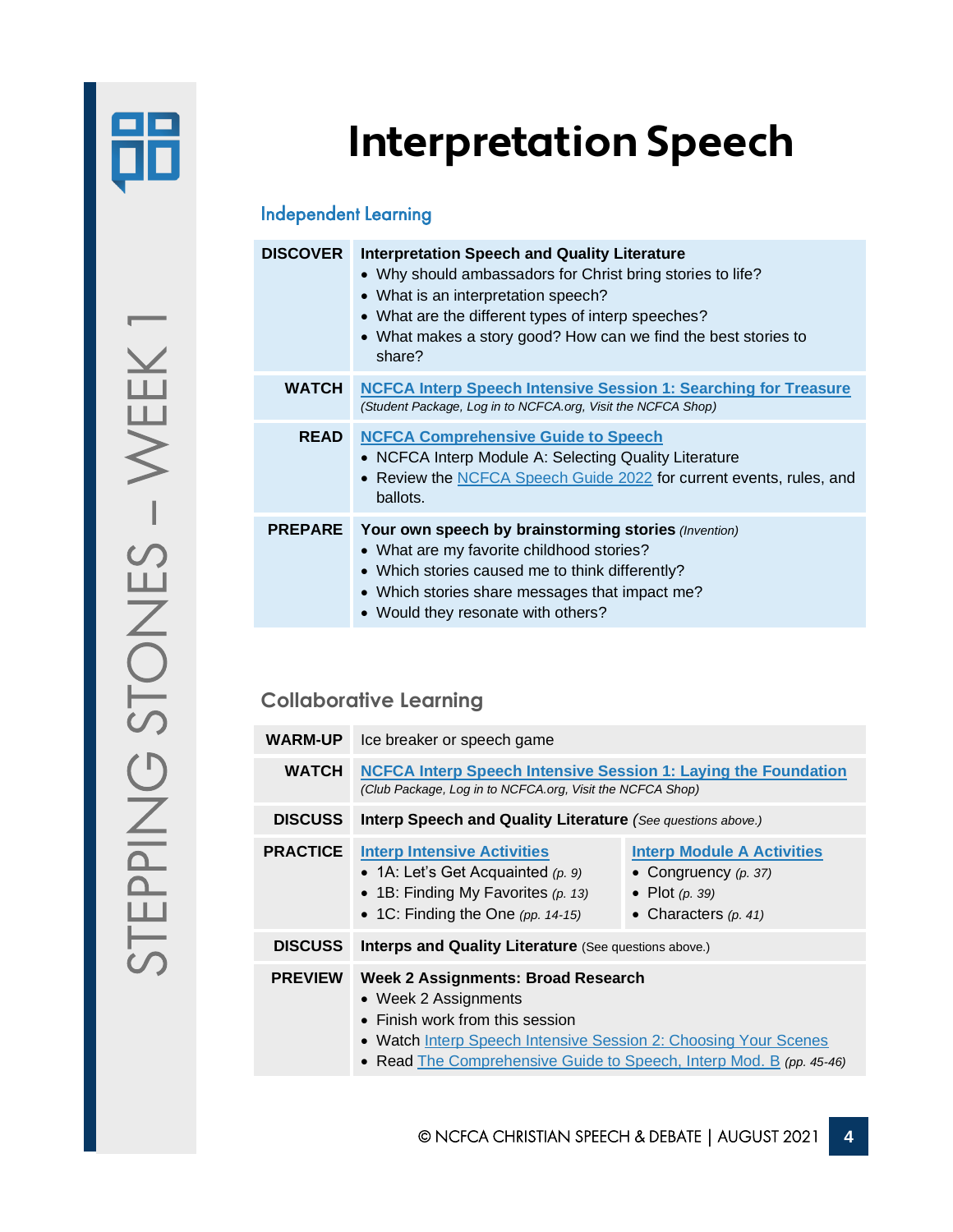

# **Policy Debate**

### Independent Learning

|                | <b>DISCOVER</b> The Foundations of Policy Debate<br>• Why should ambassadors of Christ learn to debate?<br>• What is policy debate?<br>• How can policy debaters persuade with the stock issues?                                                                                                                      |  |
|----------------|-----------------------------------------------------------------------------------------------------------------------------------------------------------------------------------------------------------------------------------------------------------------------------------------------------------------------|--|
| <b>WATCH</b>   | <b>NCFCA Policy Intensive Session 1: Laying the Foundation (Student</b><br>Package, Log in to NCFCA.org, Visit the NCFCA Shop)                                                                                                                                                                                        |  |
| <b>READ</b>    | <b>NCFCA Comprehensive Guide to Policy Debate</b><br>• Lesson 1: Why Debate?<br>• Lesson 4: Stock Issues, Part 1<br>• Review NCFCA Debate Guide for resolutions and updated rules                                                                                                                                     |  |
| <b>PREPARE</b> | <b>NCFCA Policy Resolution White Paper</b><br>• What is the resolution?<br>• What actor is named in the resolution?<br>• What specific prisoners are addressed in this resolution?<br>• How are they unique?<br>• What four pillars must be balanced when sentencing?<br>• What other considerations should we weigh? |  |

### Collaborative Learning

| <b>WARM-UP</b>  | Ice breaker or speaking drill                                                                                                                                                                                                                   |                                                                                      |
|-----------------|-------------------------------------------------------------------------------------------------------------------------------------------------------------------------------------------------------------------------------------------------|--------------------------------------------------------------------------------------|
| <b>WATCH</b>    | <b>Policy Debate Intensive Session 1: Laying the Foundation (Club</b><br>Package, Log in to NCFCA.org, Visit the NCFCA Shop)                                                                                                                    |                                                                                      |
| <b>DISCUSS</b>  | <b>Foundations of Policy Debate</b> (See questions above.)                                                                                                                                                                                      |                                                                                      |
| <b>PRACTICE</b> | <b>Policy Debate Intensive Activities</b><br>• 1A: Let's Get Acquainted<br>• 1B: Everyday Issues<br>• 1C: You've Got Issues                                                                                                                     | <b>Policy Lesson 1 Activities</b><br>• 1.1 Outline Speech Order<br>• 1.2 Bible Study |
| <b>DISCUSS</b>  | <b>NCFCA Policy Resolution White Paper (See questions above.)</b>                                                                                                                                                                               |                                                                                      |
| <b>PREVIEW</b>  | Week 2 Assignments: Broad Research<br>• Watch: Policy Debate Intensive Session 2: Surveying the Land<br>• Read: Comprehensive Guide to Policy Debate Lesson 3<br>• Research: 3 articles about convicted prisoners under federal<br>jurisdiction |                                                                                      |